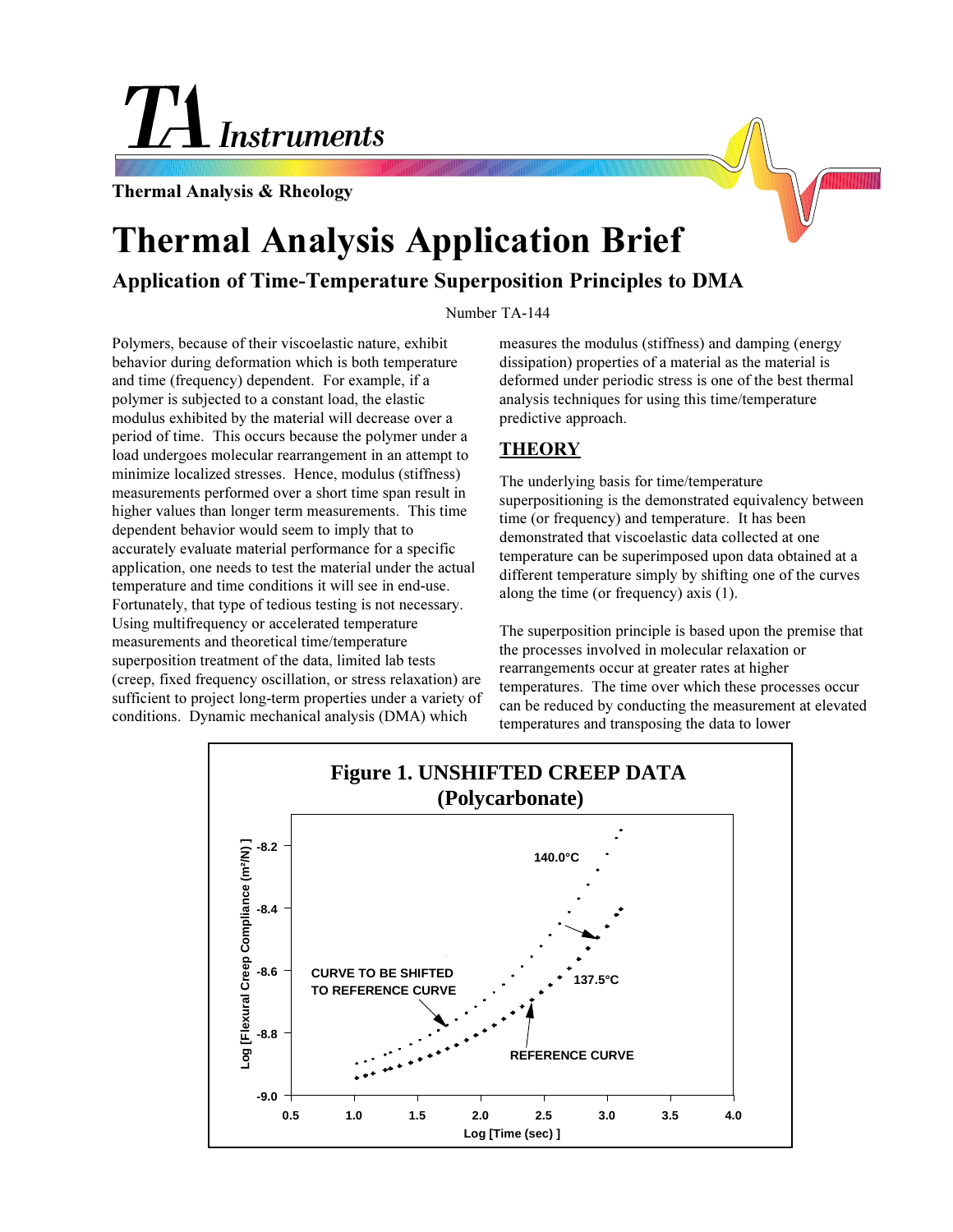temperatures. Thus, viscoelastic changes which occur relatively quickly at higher temperatures can be made to appear as if they occurred at longer times or lower frequencies simply by shifting the data with respect to time (or frequency).

For example, consider the results of a creep experiment (i.e., constant stress) performed on polycarbonate. Figure 1 shows the log creep compliance (S), where  $S = [strain]$ (time) / stress], as a function of log time at two different temperatures. The creep compliance curve at 137.5°C is selected as the reference and the data obtained at 140°C can be shifted to the right (i.e., longer times) to superimpose upon the chosen reference, as shown in Figure 2. Shifting the higher temperature data to the lower reference temperature has the effect of making the data appear to have been collected at a lower temperature, which thus increases its corresponding time scale.

Viscoelastic data can be collected by performing static measurements under isothermal conditions (e.g., creep or stress relaxation), or by performing frequency multiplexing experiments where a material is analyzed at a



series of frequencies. By selecting a reference curve and then shifting the other data with respect to time (or frequency), a "master curve" can be generated. A master curve is of great value since it covers times or frequencies outside the range easily accessible by experiment.

The degree of horizontal shifting (i.e., time) required to shift a given set of data upon a reference can be mathematically described with respect to temperature. Two models are commonly used. The first of these relations is the well-known Williams-Landel-Ferry (WLF) equation (2,3):

$$
\log a_{\rm T} = \frac{C_1 (T - T_0)}{C_2 + (T - T_0)}
$$
 (1)

In this equation,  $T<sub>o</sub>$ , is the reference temperature (typically  $T<sub>o</sub>$  is taken as the glass transition temperature, Tg), C<sub>1</sub> and  $\overline{C}_2$  are constants, T is the measurement temperature, and  $a_T$  is the shift factor. The temperatures are Kelvin. For many amorphous polymers, it has been found that  $C_1$  = 17.4 and C<sub>2</sub> = 51.6 (2) when T<sub>0</sub> = Tg.

The WLF equation is typically used to describe the time/ temperature behavior of polymers in the glass transition region. The equation is based on the assumption that, above the glass transition temperature, the fractional free volume increases linearly with respect to temperature (2). The model also assumes that as the free volume of the material increases, its viscosity rapidly decreases (4).

The other model which is commonly used to relate the shift factors with respect to temperature is the Arrhenius relation:

$$
\log a_{\rm T} = \frac{\rm E}{\rm R(T - T_0)}
$$
 (2)

In this equation, E is the activation energy associated with the relaxation transition, R is the gas constant ( $R = 8.314$ )



J/mole  $\rm{^{\circ}C}$ ), T is the measurement temperature, T<sub>o</sub> is the reference temperature and  $a_T$  is the time-based shift factor. The Arrhenius equation is typically used to describe the viscoelastic events associated with β and γ relaxation transitions or for the glass transitions associated with semicrystalline polymers. Frequently, it is used to obtain the activation energy associated with the glass transition event.

Fitting the experimentally determined shift factors to a mathematical model permits the master curve to be shifted to any desired temperature. Thus, data that was collected and referenced to a high temperature can be shifted, within reason, to low temperatures and vice-versa.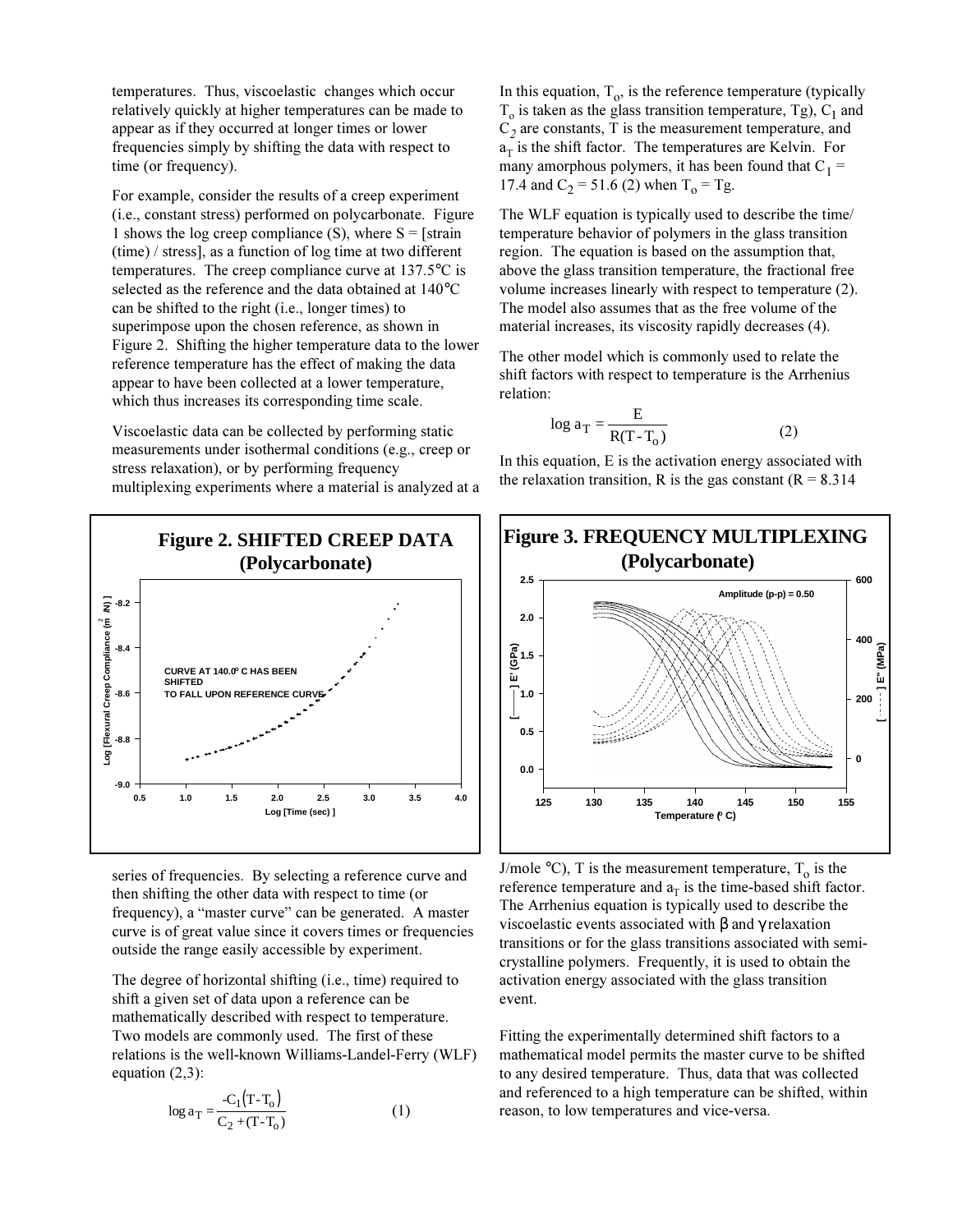#### **RESULTS & DISCUSSION**

To demonstrate the application of time/temperature superpositioning techniques, master curves were generated for polycarbonate, using both frequency multiplexing and creep techniques. The data was generated using the TA Instruments DMA 983 and the master curves were produced using the TA Instruments DMA Superposition software.

The polycarbonate data was obtained in the glass transition region (i.e. 130 to 160°C). It is recommended that, when attempting to generate a master curve on a given material, the experiment be set up to ensure that data is collected as the sample passes completely through the desired relaxation transition.

Displayed in Figure 3 are the DMA results for polycarbonate obtained using frequency multiplexing



techniques. The specimen was analyzed at frequencies of 0.01, 0.02, 0.05. 0.1, 0.2, 0.5, and 1.0 Hz. It is recommended that a minimum of four frequencies over two decades be used when generating a master curve. The plot shows the flexural storage modulus (E') and loss modulus (E") as a function of temperature at the various analysis frequencies. The loss modulus peak temperatures show that the glass transition moves to higher temperatures as the analysis frequency increases. The loss modulus data can be used to generate a master curve. Displayed in Figure 4 is a plot which represents all of the individual E" data points as a function of log frequency. The data column on the extreme left represents data collected at 0.01 Hz, while that on the extreme right represents data collected at 1.00 Hz.

In the generation of the master curve, a reference set of data is chosen. For this experiment, 145°C was selected,



as shown in Figure 4. The remaining sets of data are shifted either to higher or lower frequencies to fall upon the chosen reference. The partially completed master curve is shown in Figure 5. The data sets (from higher temperature experiments) in the lower portion of the plot will be shifted to the left (to lower frequencies), while those in the upper portion will be shifted to the right (to higher frequencies) to cause them to fall upon the intermediate master curve. During the shifting, the computer stores the shift factors,  $a_T$ , for later use.

After all of the individual data points are shifted, the complete master curve is obtained for polycarbonate as shown in Figure 6. This curve shows the change in the loss properties with respect to frequency. The maximum energy dissipation occurs at a frequency of 0.31 Hz at 145°C, represented by the peak maximum.

The shift factors can now be fitted to one of the mathematical models. Displayed in Figure 7 is a plot of

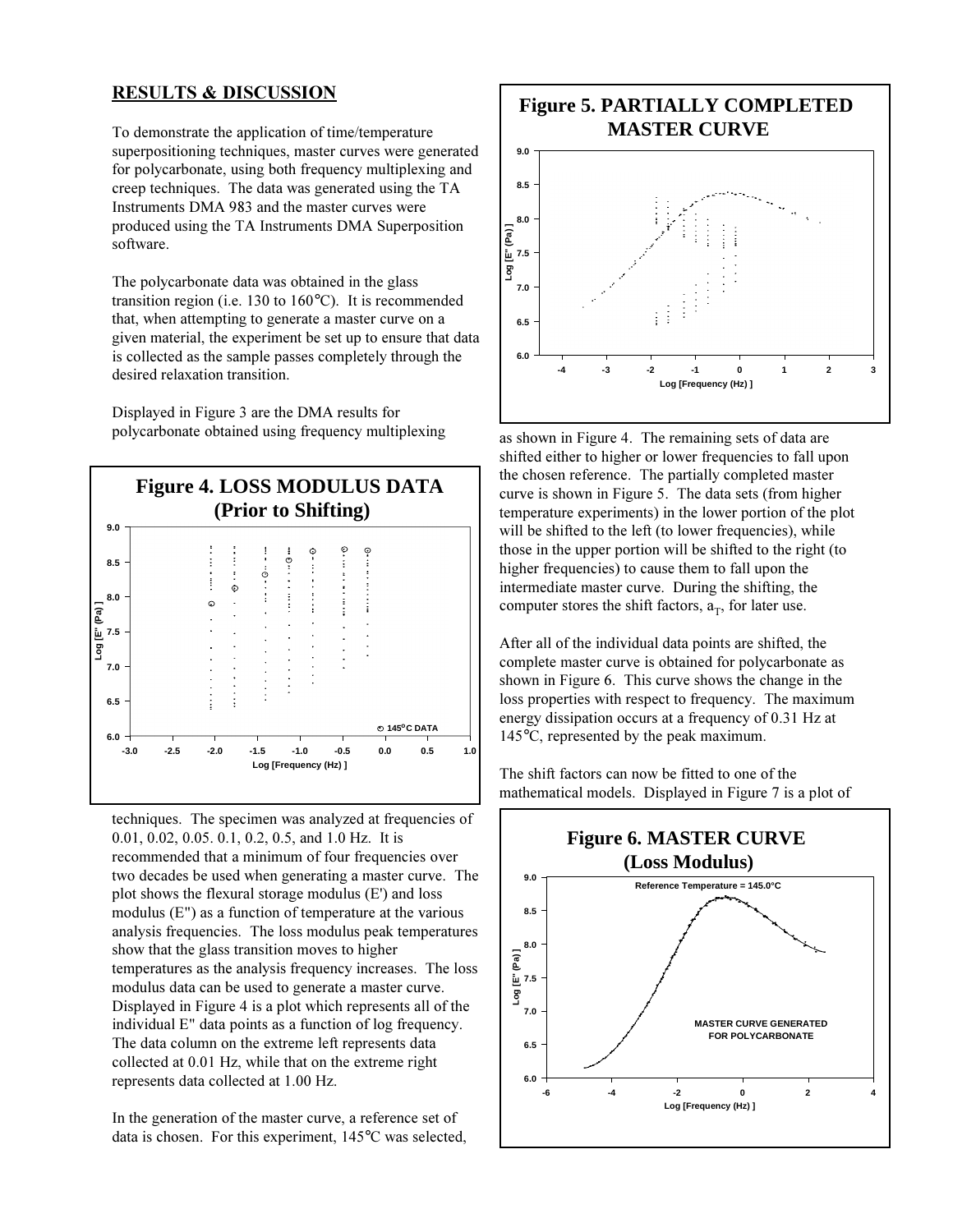

the experimentally determined shift factors as a function of temperature. The shift factor plot is slightly curved, reflecting WLF-type behavior. The WLF equation was thus selected to relate the shift factors to temperature. The solid line represents the WLF model while the boxes represent the experimentally determined shift factors. An excellent fit is obtained with the software-based assessments of the constants:  $C_1 = 22.9$  and  $C_2 = 78.8$ . Once the shift factors have been described by the model, the master curve can be transposed to any desired temperature by the software. It is recommended, though, that the master curve be shifted only to temperatures in the range in which the data was collected. This ensures a valid extrapolation of data.

A master curve for any of the other viscoelastic quantities (i.e. flexural storage modulus [E'], flexural storage





compliance [S'], flexural loss compliance [S"], and tan delta [δ]) can be generated from the polycarbonate data using the DMA Superposition software.

Figure 8 displays the master curve generated from the storage modulus data for polycarbonate. The curve has been referenced to a temperature of 145°C. This curve shows the effects of frequency on the modulus of polycarbonate at this temperature. At very low frequencies (or long times) the material exhibits a low modulus and behaves similar to a rubber. At high frequencies (or short times) the polycarbonate behaves like an elastic solid and has a high modulus. This master curve demonstrates that data collected over only two decades of frequency can be transformed to cover nine decades.

The shift factor plot obtained from the generation of the E' master curve is displayed in Figure 9. The WLF equation again was selected to model the time-temperature behavior. Best-fit values of the constants  $C_1 = 22.9$  and  $C_2$  = 78.1, were obtained by the software. These constants are in very good agreement with those obtained previously from shifting the loss modulus data. These results are not surprising since, in theory, equivalent WLF constants should be obtained for any of the viscoelastic quantities for a given material.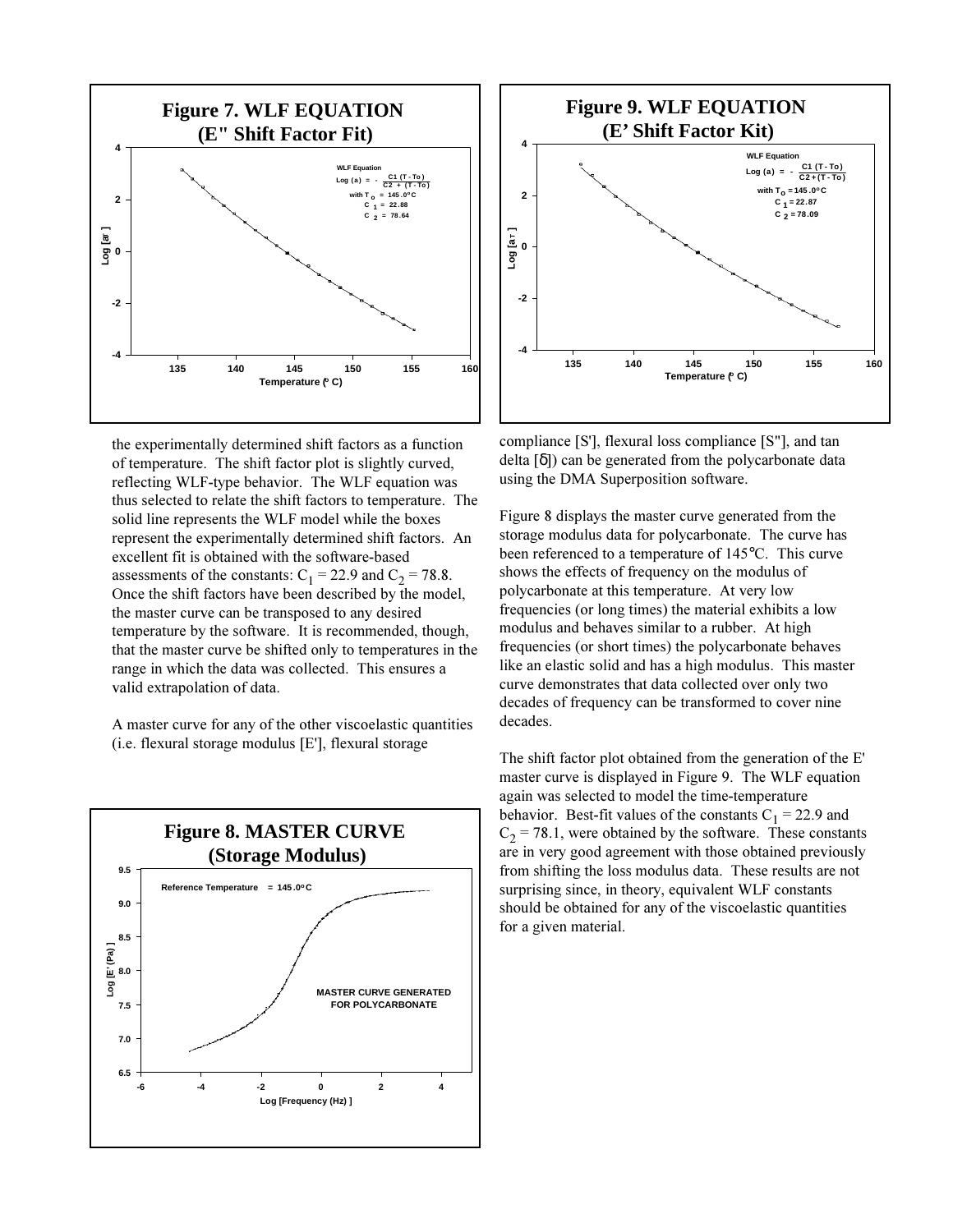In addition to fixed frequency data, creep or stress relaxation data can be used with the DMA superposition software to generate master curves. Creep data was obtained on polycarbonate in the temperature range of 130 to 155°C using the DMA 983. The log creep compliance (S) is displayed as a function of log decay time in Figure 10. One of the curves is selected as a reference  $(T_0 =$ 145°C, in this case) and the other curves are shifted along the log time axis to superimpose upon the reference. The final master curve for polycarbonate, based on the creep data, is displayed in Figure 11. The curve shows that, at

small time intervals, the material exhibits a relatively low compliance (or high modulus). At longer times, viscous flow occurs and the material exhibits a high compliance (or low modulus). The effects of time on the mechanical properties of polycarbonate are clearly demonstrated in this master curve.

The master curve can be used to determine the time (or frequency) at which a particular viscoelastic quantity reaches some "critical" value. For example, a rubber hose may rupture after months or years of use when the rubber